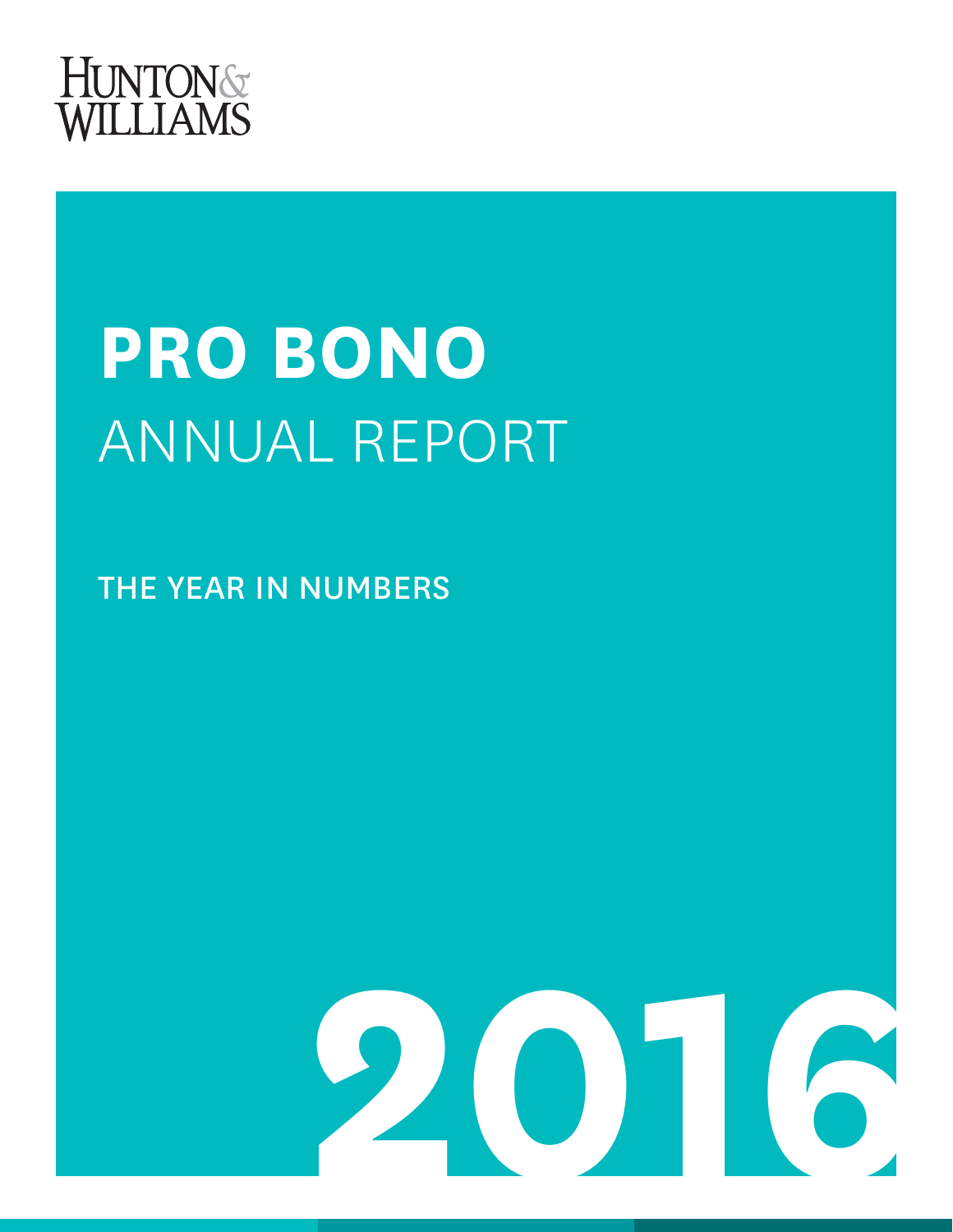## **CHILDREN** *5,937 hours*

**Dallas litigators Katherine Allen and Haley Hendrix reunited a father with his nine-year-old son in an international child abduction case filed under the Hague Convention.** 





Non-profits that improve the lives of children assisted

**29**

Schools and educational non-profits assisted

**35**

Custody, guardian ad litem and child support matters

**13**

Families assisted with adoptions



## **THE SICK / ELDERLY** *2,470 hours*



Hours dedicated to Legal Counsel for the Elderly in Washington, D.C., to assist with housing, eviction and Medicaid discrimination issues

Non-profits that seek to improve the lives of individuals with mental illness, Alzheimer's, AIDS, cancer, addiction, eating disorders and disabilities assisted

Wills executed for low-income people through the firm's partnerships with Legal Services of Northern Virginia, Atlanta Legal Aid Society and Dallas Volunteer Attorney Program

### **VETERANS / SERVICE MEMBERS** *2,869 hours*



Veterans represented in their benefits appeals



Veterans and Coast Guard service members assisted with civil legal aid claims



Non-Profits that improve the lives of veterans and service members served





benefits claims through NVLSP



**In January 2017, firm managing partner Wally Martinez and Hunton & Williams received the US Coast Guard Meritorious Public Service Award for the firm's pro bono legal work on behalf of Coast Guard personnel.**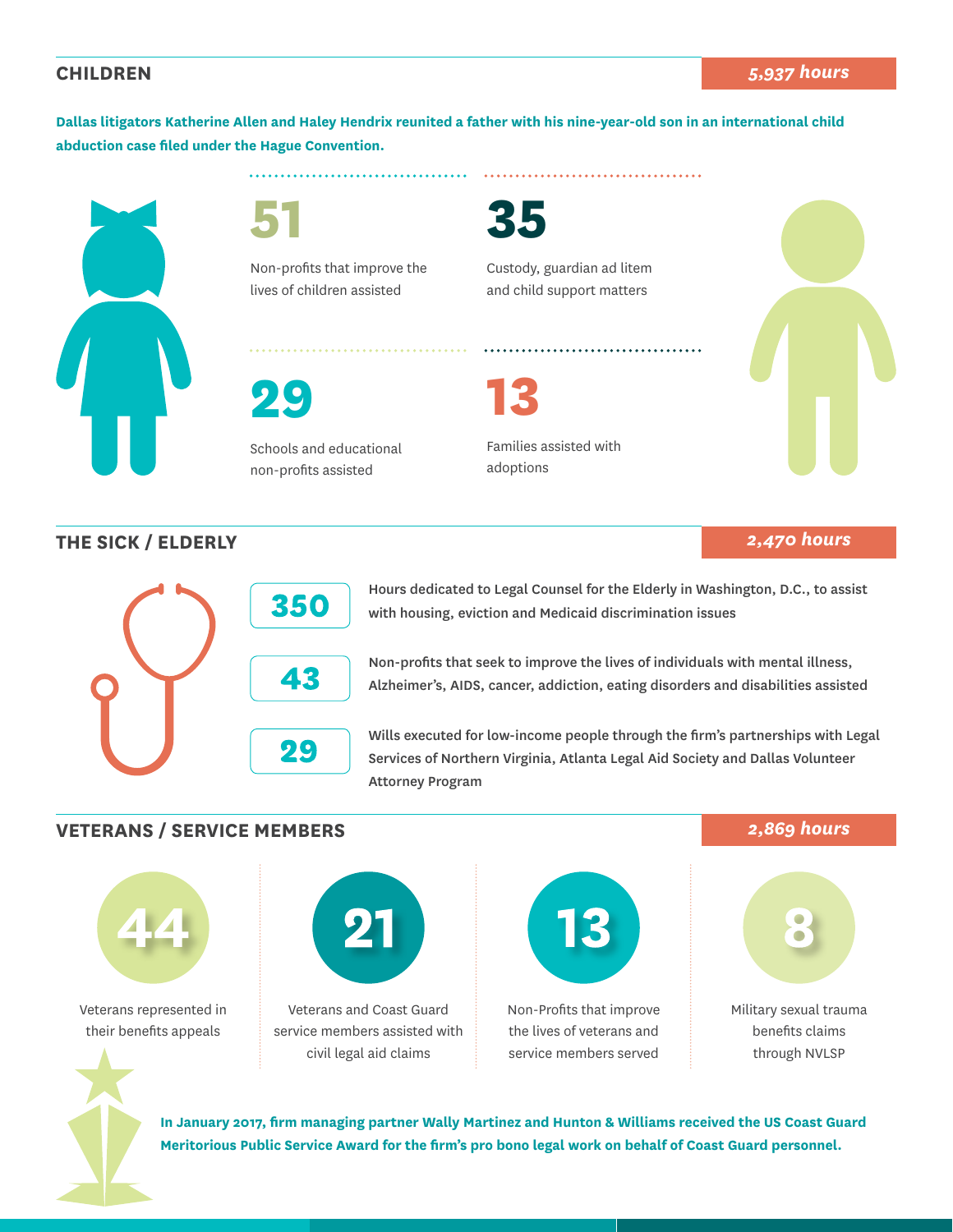#### **NEIGHBORHOOD PRO BONO OFFICES**

#### CHURCH HILL - RICHMOND, VIRGINIA



#### ROCK HOUSE - CHARLOTTESVILLE, VIRGINIA



#### **PRO BONO AWARDS**

- The Dallas Volunteer Attorney Program (DVAP) recognized Hunton & Williams with the Silver Award for outstanding pro bono service
- Brittany Bacon received the Epstein Pro Bono Award from the City Bar Justice Center in New York
- Laura Wagner received the The Florida Bar President's Pro Bono Service Award-Out-of-State
- Mike Goldman was named to Richmond's Style Weekly Top 40 Under 40 for his pro bono work
- Adam Rosser received the 2016 Michael Maggio Memorial Pro Bono Award from the American Immigration Lawyers Association
- Sandy Reynolds, senior administrator of the firm's Church Hill Office, received the YWCA Outstanding Women Award for her devotion to connecting thousands of low-income individuals with legal assistance through Hunton & Williams' Church Hill Office and the resource partnerships she has built and fostered
- Joe Saltarelli received a Changemaker Award from the Alliance for Positive Change for his outstanding pro bono service for the organization

**LEGAL SERVICE / LEGAL AID REFERRAL SOURCES 91**

## **1,164 hours**

**dedicated to consults for low-income clients**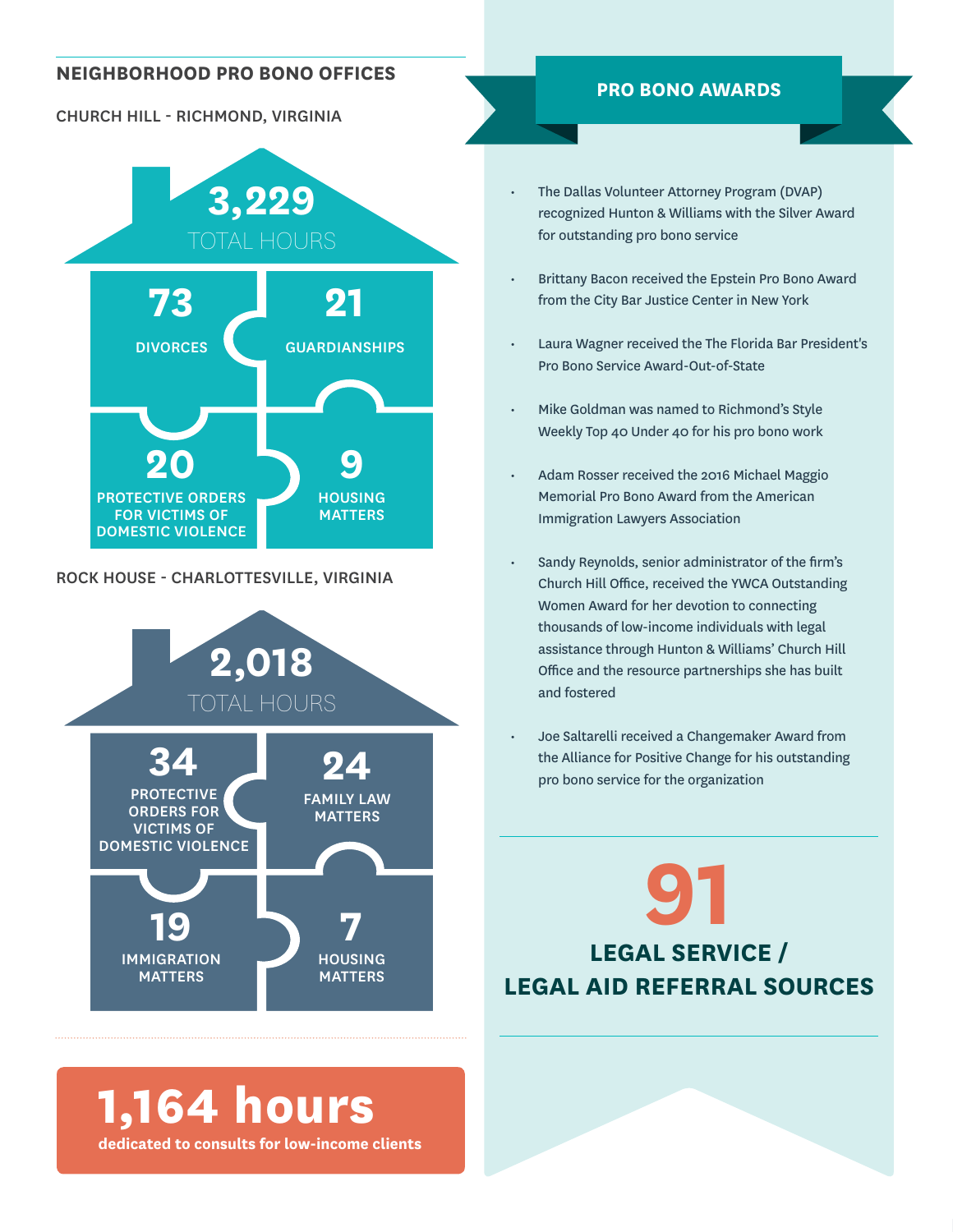

## 39,557 TOTAL PRO BONO HOURS

#### **DOMESTIC VIOLENCE** *3,210 hours* **MICROENTERPRISE** *547 hours*





**Micro-entrepreneurs helped through organizations including the Texas C-Bar, D.C. Bar Small Business Clinic, and Volunteer Lawyers for the Arts**

*5,118 hours*

#### **FELLOWSHIPS AND PRO BONO ASSOCIATE**



**Hunton & Williams employs two pro bono fellows — one in Richmond and one in Atlanta — to support local legal aid organizations and/or the firm's neighborhood pro bono offices. The positions are for two years and are meant for lawyers pursuing careers in public service work. The firm also employs a full-time pro bono associate, Geri Greenspan, to staff the firm's Charlottesville pro bono office.**

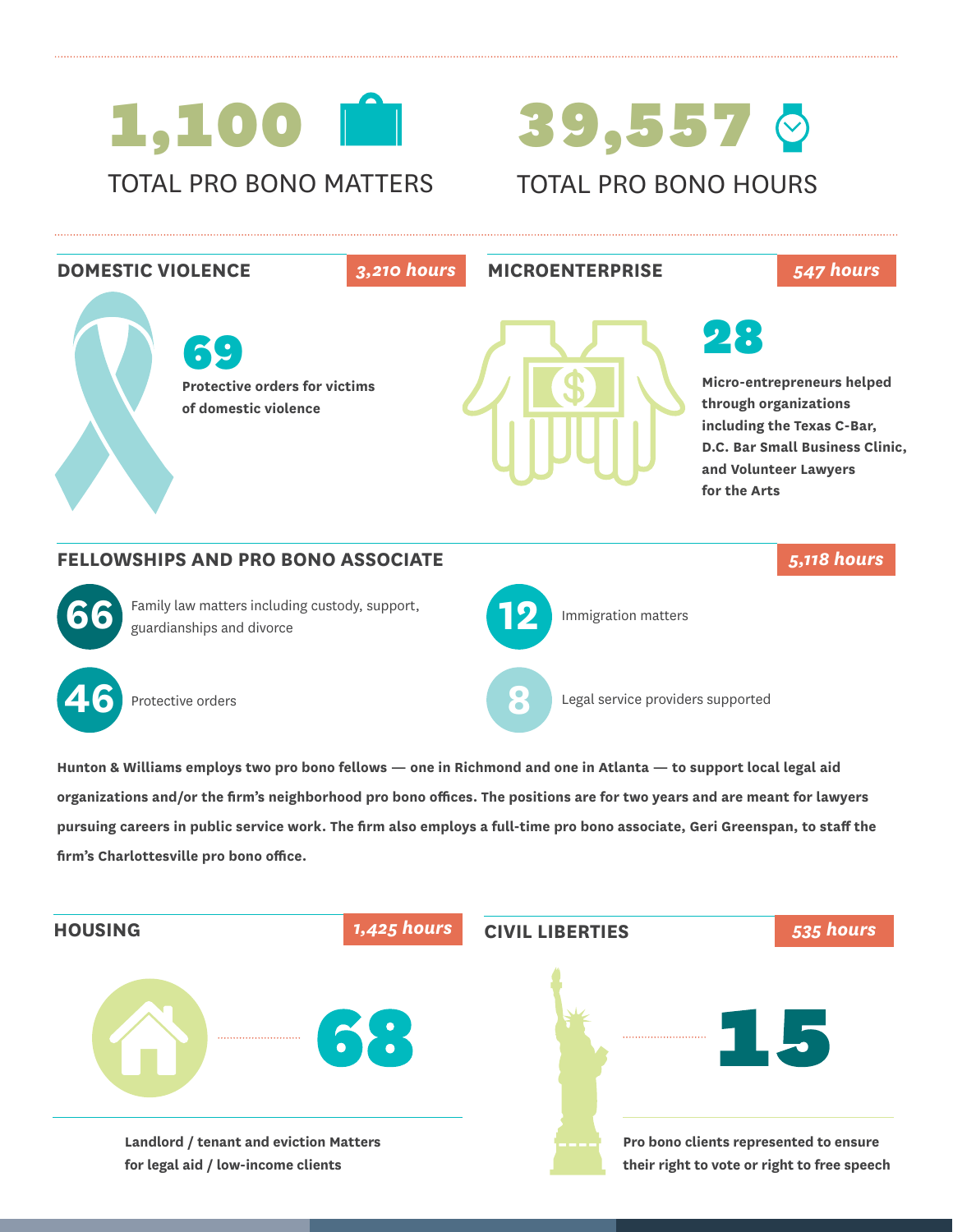#### **IMMIGRANTS** *3,712 hours*





Children assisted with SIJS, asylum, DACA, custody or adoptions

Women seeking relief from violence and abuse through U-Visas or VAWA petitions assisted



Refugees / Asylees seeking refuge from religious or political persecution assisted



Non-profit organizations that seek to improve the lives of immigrants

#### **PRISONERS / JUSTICE REFORM** *4,601 hours*



- Representing **2 prisoners'** families in wrongful death suits through the Southern Center for Human Rights
- **764** hours dedicated to VOLS' Incarcerated Mothers Law Project providing legal advice and advocacy to women in jail or prison
- With the help of colleagues at Hunton & Williams, partner Tim Heaphy founded The Fountain Fund, a loan program exclusively for formerly incarcerated citizens to assist in their re-entry efforts by investing in their financial success
- Working with Georgia Appleseed to rewrite the Georgia Juvenile Code to protect the rights of children and promote safety
- With University Legal Services, researched best practices for D.C.'s Mental Health Community Court

#### **NON-PROFITS BY THE HOUR**





**On January 17, 2017, President Barack Obama granted clemency to William Ortiz, commuting his 50-year sentence for nonviolent, low-level drug offenses. Ortiz, a Clemency Project client who had spent 26 years in prison, was represented by Mark Weiss, an associate in the Hunton & Williams Washington, D.C. office.**

#### *12,171 hours*

| Health                                   | 1,695 |
|------------------------------------------|-------|
| Religious                                | 1,432 |
| Education                                | 1,129 |
| Poverty                                  | 1,072 |
| Arts / Historic Preservation             | 908   |
| Children                                 | 874   |
| Environmental                            | 734   |
| Economic Development                     | 616   |
| Animals                                  | 596   |
| <b>Access to Justice</b>                 | 542   |
| Minority Inclusion                       | 482   |
| <b>Community Enrichment</b>              | 406   |
| <b>Civil Liberties</b>                   | 341   |
| Justice Reform                           | 316   |
| Veterans / Service Members               | 308   |
| <b>International Conflict Resolution</b> | 225   |
| Legislation / Treatises                  | 183   |
| Women                                    | 168   |
| Immigration                              | 144   |